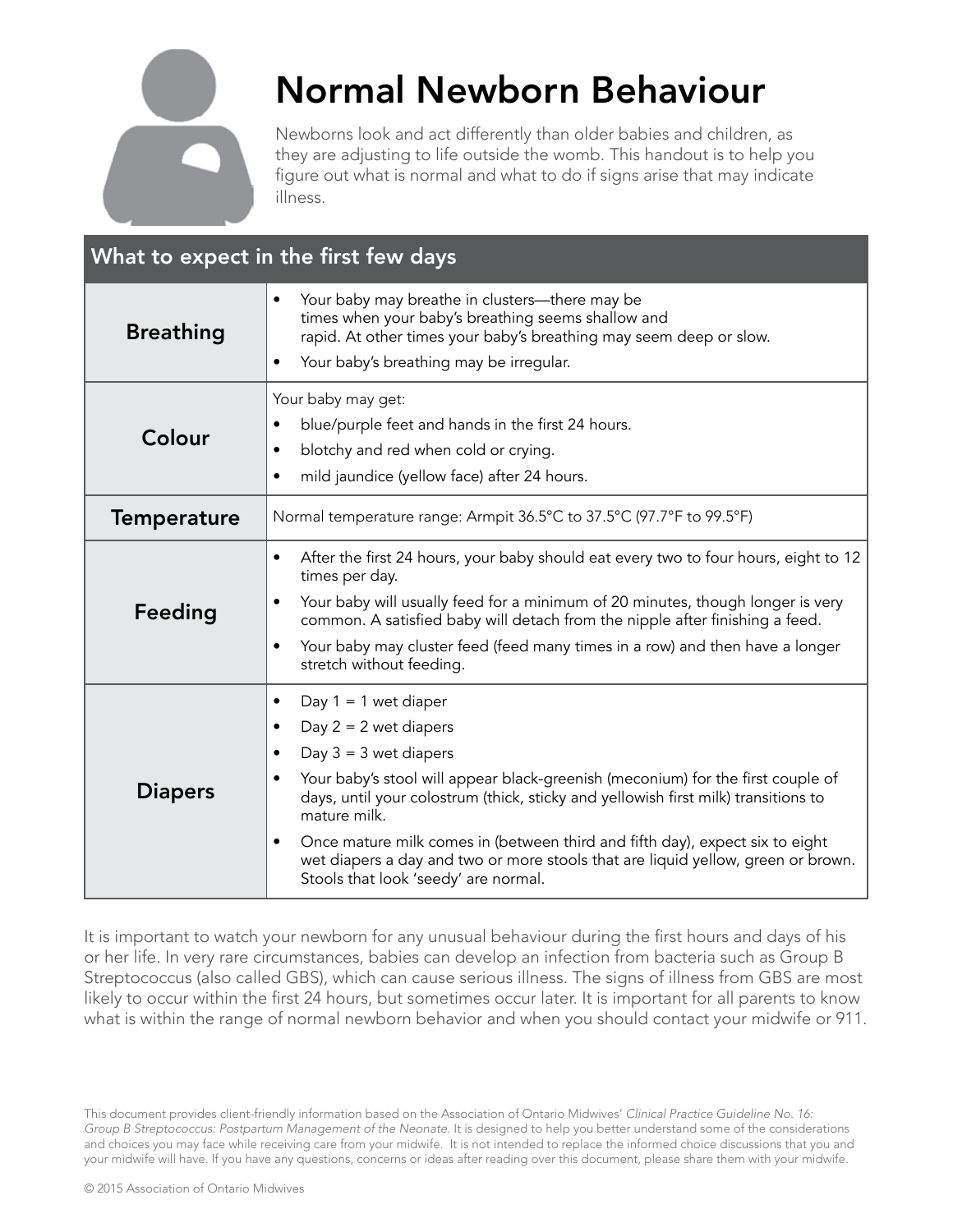#### Behaviour

Your baby will spend his or her early days and weeks in different states: deep sleep, light sleep, drowsy, quiet alert, active alert, crying. While newborns sleep about 16 hours out of every day, their sleep patterns are unpredictable; they may sleep for a few minutes or a few hours at a time. Babies should always be put to sleep on their backs. Because your baby's stomach is so tiny at this age, he or she needs to wake to feed often. In the first days and weeks, your baby should sleep for stretches no longer than four to six hours in a 24-hour period without waking to feed. If your baby is sleeping for a long period, wake your baby up and try to feed him or her. Some babies are difficult to wake; if they don't wake up with your first attempt, try again in half an hour. An effective way to wake your baby is to undress him or her, change their diaper and talk to them. It is normal for it to take a while for babies to latch. Be patient! If your baby seems unusually sleepy and uninterested in feeding upon waking, try again in 30 minutes or wipe a cool cloth on their face to help wake them up.

#### Breathing

Newborns often have irregular breathing patterns. Their breathing does not look or sound like an adult's. At times, newborn babies will breathe progressively faster and deeper, and at other times their breathing is more slow and shallow. It is normal for babies to occasionally pause their breathing for 10 seconds and then start up with a deep breath.

It is not normal for a baby to gasp for breaths or pant (quickly breathe) for 10 minutes or more. Babies make lots of different strange sounds and faces, and it can be difficult to know what is charming and normal and what should be concerning. It is normal for newborns to sound like a cat coughing up a hairball as they try to bring up mucous; they may also have bubbles at their mouths.

*Contact your midwife if you notice any of these signs that your baby is*  having difficulty breathing:

- *• Your baby's nostrils widen as he*  or she breathes (nasal flaring) for *longer than a few minutes.*
- *• Your baby makes grunting sounds with each breath; this lasts longer than a few minutes.*
- *• The skin around your baby's ribs or at the base of the throat pulls in sharply with each breath.*
- *• Your baby's breathing stops for more than 10 seconds.*

## Colour

A pink chest and face shows that your baby is getting enough oxygen. Your baby's hands and feet may be blue, purple or grey and cool to the touch for the first few days – this is normal. Your baby's skin may get blotchy and red after crying or when cold.

*If the skin on your baby's face or chest becomes blue or grey please call 911 and contact your midwife immediately.*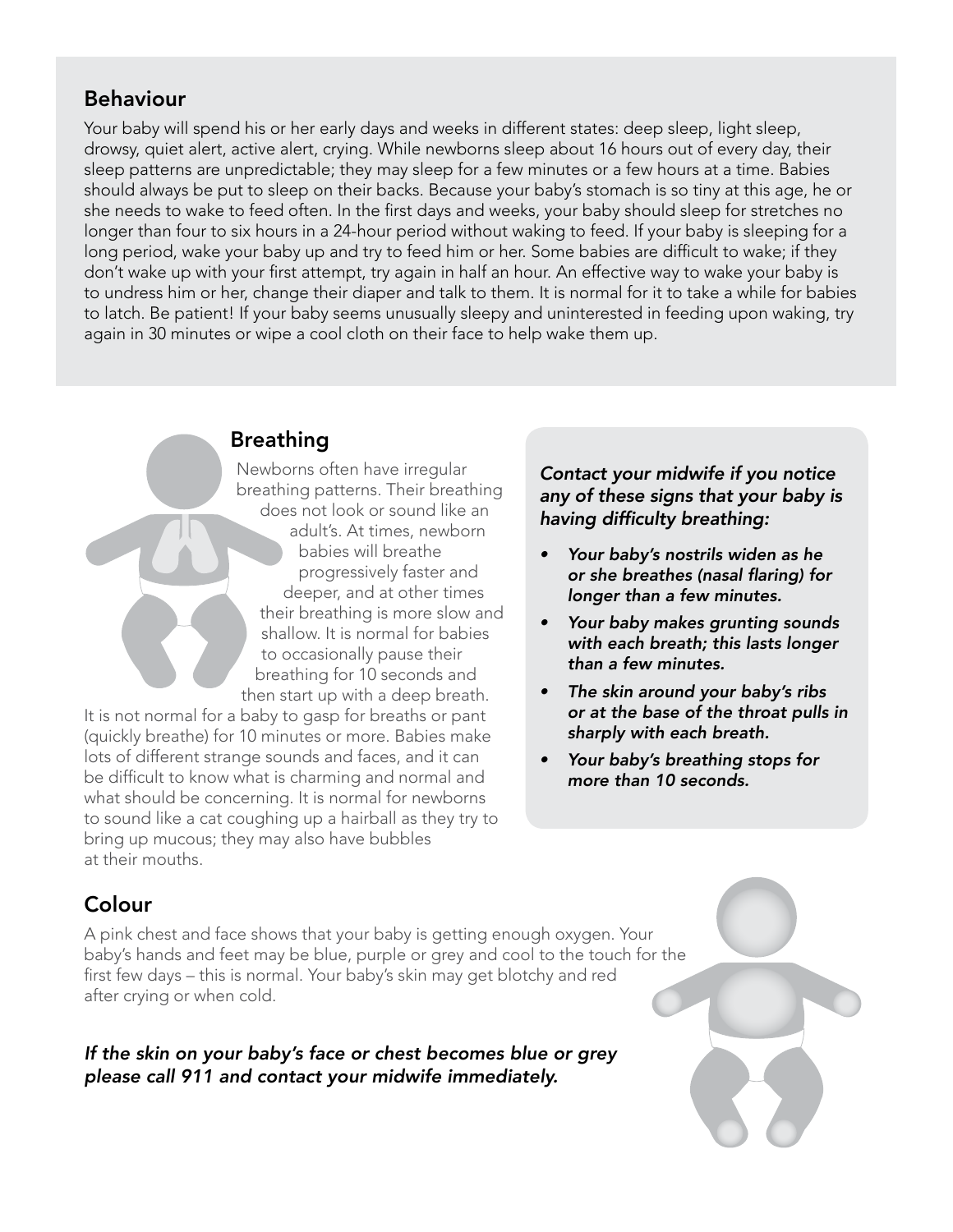temperature in °**C**

#### **Temperature**

A newborn should be dressed in one layer more than you are comfortable wearing. Placing your baby skin-to-skin (holding your bare baby against your bare chest or stomach), covered by a light blanket, will help them to regulate their temperature. If you want to know if your baby is too hot or too cold, feeling their chest or the back of their neck will give you a more accurate idea of their temperature than their hands or feet. It is normal for a baby's hands and feet to be cool for the first few days. The best way to take your baby's temperature is under the armpit (this is also known as an axillary temperature). Ear thermometers are not accurate for newborns and are not recommended. Normal armpit temperature is 36.5°C to 37.5°C (97.7°F to 99.5°F).

- If your baby's temperature is over 38.0°C (100.4°F), please contact your midwife.
- If your baby's temperature is over 37.5°C (99.5°F), remove a layer of clothing and take his or her temperature again after 30 minutes have passed.
- If your baby's temperature is over 37.5°C (99.5°F), and you have taken the above actions, please contact your midwife.
- If your baby seems cold or his or her temperature is less than 36.5°C (97.7°F), place your baby skin-to-skin and cover you and your baby with a blanket. Take his or her temperature again after 30 minutes have passed.

## Feeding

If you are nursing, putting your baby to the nipple often gives your baby valuable nutrient-rich colostrum (thick, sticky and yellowish first milk), helps establish your milk supply, and helps both you and your baby learn how chest or breastfeeding



works. Your baby will need to eat at least every two to four hours (sometimes much more often), usually for a minimum of 20 minutes at a time. It can sometimes take time for you and your baby to learn how to nurse. Spending time together skinto-skin will help encourage your baby to latch and feed. Your baby may spit up after eating, usually small amounts of milk come out and dribble down his or her chin.

A good online resource is: www.breastfeedinginc.ca

#### **Diapers**

Your midwife may ask you to keep track of the number of wet and soiled diapers your baby produces. A disposable diaper feels heavier if it's wet. Many diaper brands today have a urine indicator that turns blue in the presence of a certain amount of urine. Not all diapers do, and some pees in the first few days may be too small to make this happen. If you have trouble telling when the diaper is wet, put a tissue in the bottom of the clean diaper. Sometimes babies will have what looks like "brick dust" in their diapers in the first few days, a pinkish or orange coloured spot. These are called urate crystals, and they are normal. A baby girl may have a small amount of bloody discharge from her vagina, this is a response to mother's hormones and it is normal.